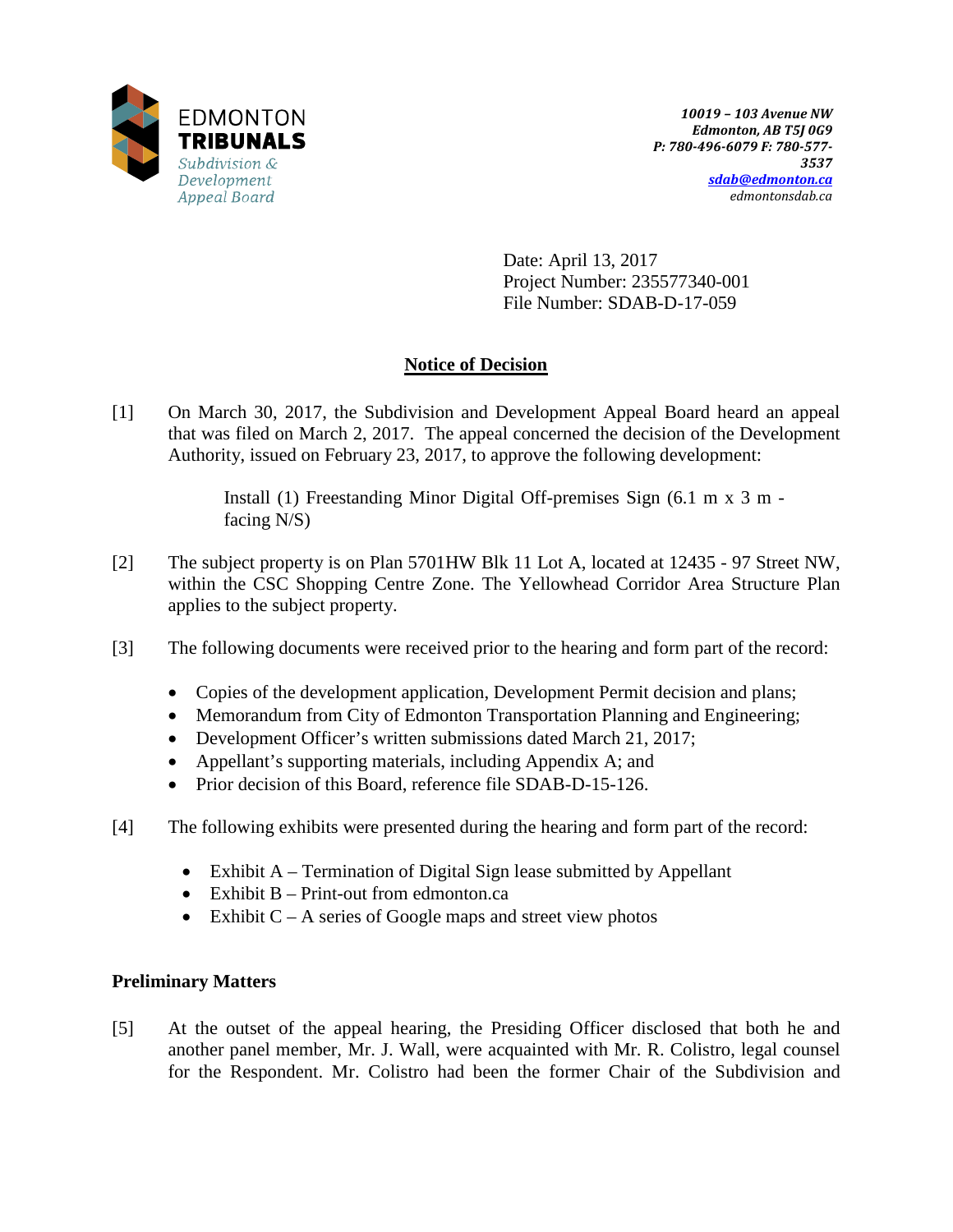Development Appeal Board two years prior. The parties in attendance expressed no opposition to the composition of the panel.

- [6] The Presiding Officer outlined how the hearing would be conducted, including the order of appearance of parties, and no opposition was noted.
- [7] The appeal was filed on time, in accordance with section 686 of the *Municipal Government Act*, RSA 2000, c M-26.

#### **Summary of Hearing**

- *i) Position of the Appellant, Northgate Veterinary Hospital*
- [8] The Appellant was represented by Mr. D. Ezeard, the Director of Real Estate with Media City. The owner of the property, Ms. L. Schram was also present.
- [9] Mr. Ezeard referred to a lease agreement for the placement of a sign at 12429 97 Street, dated December 7, 2011, between the property owner ("901334 Alberta Ltd."), and the tenant of said property (the "Northgate Veterinary Hospital"). (Exhibit A from Appellant's Supporting Materials)
- [10] He also referenced Exhibit B from his Supporting Materials, consisting of a copy of the approved Sign Combo Permit application at 12429 – 97 Street which was applied for on December 12, 2011, and subsequently issued to Icewerx Consulting Ltd. ("Icewerx") on January 25, 2012.
- [11] In September 2014, Mr. Ezeard was employed by CBS Outdoor ("CBS"), and made an application to construct a Minor Digital On-premises Off-premises Sign at 12435 – 97 Street, which is the subject location of today's appeal. CBS's approved permit was appealed by Icewerx, which submitted it held a valid permit for a sign at 12429 – 97 Street. Icewerx submitted that although construction of the sign had stalled, the permit remained valid as construction had started within the prescribed time lines. On July 16, 2015, a panel of the Subdivision and Development Appeal Board issued a decision confirming that Icewerx held a valid permit, therefore, CBS's application for a sign at the neighbouring property located at 12435 – 97 street was refused.
- [12] Mr. Ezeard then showed Exhibit D from his Supporting Materials, which was a registered letter from the law firm of Witten LLP, and a Court Order requiring that any revenue generated by the sign was to be paid to the Royal Bank of Canada.
- [13] The property owner then contacted her lawyers and advised them to terminate the contract with Icewerx due to lack of payment and lack of progress on the sign construction. A copy of this letter terminating the digital sign lease agreement effective August 28, 2016, was submitted as "Exhibit A" during the hearing. With the agreement terminated, Icewerx approached the neighbouring property and made an application for a sign at that location.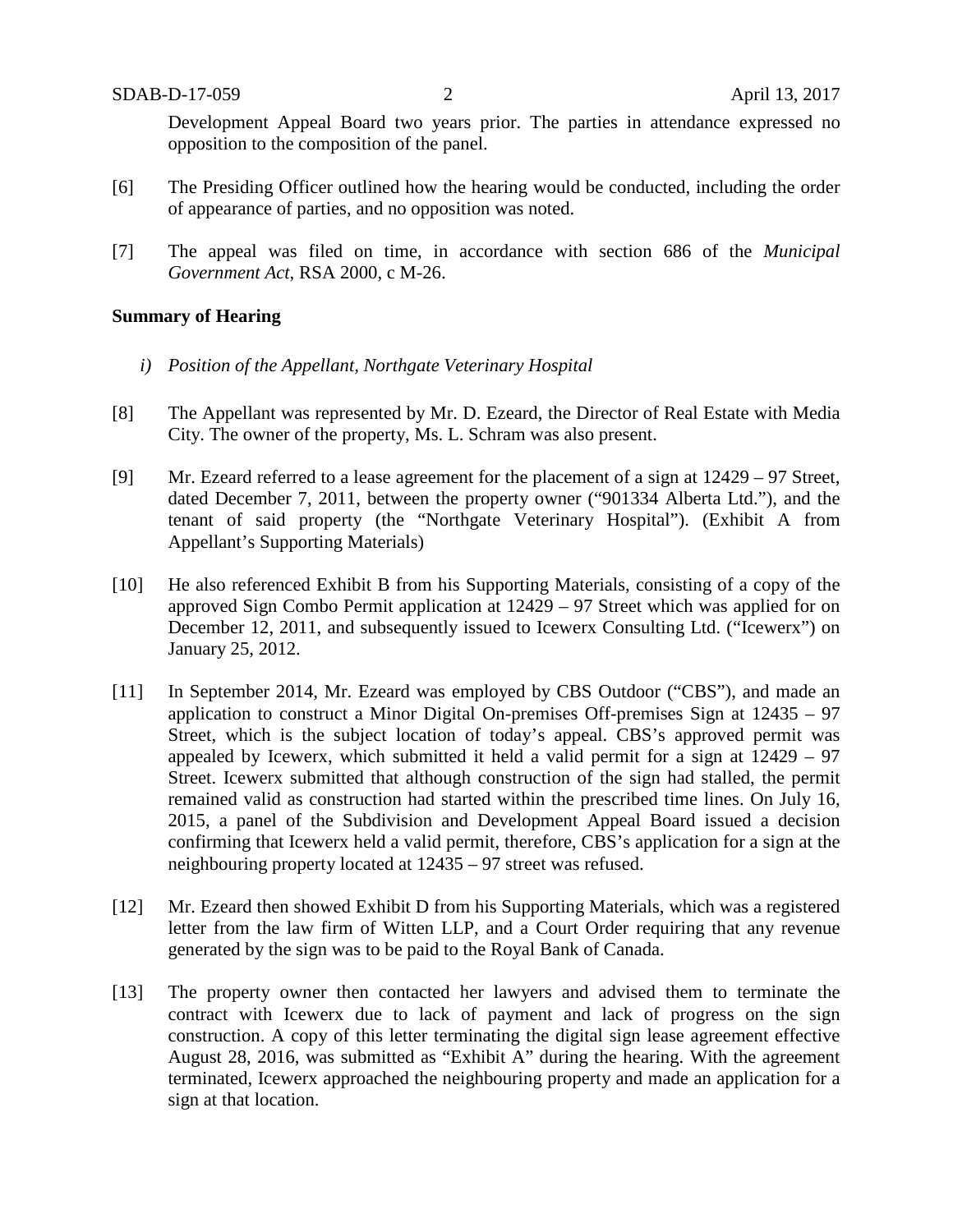- [14] The original permit issued to Icewerx for the sign at 12429 97 Street expired on January 25, 2017. Since work was never completed, the Appellant hired a new sign company (Media City) to erect a sign and an application was made on January 20, 2017, a few days before the Icewerx permit was due to expire on January 25, 2017.
- [15] The new sign contractor, Media City, submitted that it was clear that Icewerx was having financial problems as the only work ever completed was a pole and some electrical work. No payment was ever made to the Northgate Veterinary Hospital, which is just trying to install a sign under the existing permit. The income generated from the sign will help pay taxes and make building improvements.
- [16] The grounds for this appeal is that there was a valid permit in place for 12429 97 Street which was originally taken out by Icewerx in 2012. That permit was valid for 5 years and the permit renewal date would have been January 25, 2017. The new permit was applied for on January 20, 2017, a few days before the expiry of the original permit. Mr. Ezeard questioned why a development application was accepted for a neighbouring property (and subsequently granted) when the permit for 12429 – 97 Street had not yet expired.
	- *ii) Position of the Development Officer, Mr. S. Ahuja*
- [17] Mr. Ahuja confirmed that an approved sign permit is attached to the land and that the owner of the land owns the permit, not the sign company who filed the application.
- [18] The permit at 12429 97 Street was approved for Icewerx in 2012 for a period of 5 years. He showed the existing plan attached to the 2012 application which had no official stamp of approval on it; he was not able to locate the document with the official stamp.
- [19] The permit that CBS had applied for at 12435 97 Street in September 14, 2014, was refused by the SDAB because Icewerx had a valid permit for a sign at the Northgate Veterinary Hospital location. That permit was found valid by the SDAB because the electrical work had commenced within 90 days as required by subsection 25(1)(a) of Alberta's *Safety Codes Regulation,* Alta Reg 2014/2007. Subsection 25(1)(b) also states that "a permit expires if the undertaking to which it applies… is suspended or abandoned for a period of 120 days".
- [20] Mr. Ahuja then referenced section 22 of the *Edmonton Zoning Bylaw* which deals with the expiry of development permits. Subsection  $22(4)(a)(ii)$  required that the work on this permit be commenced within two calendar years from the approval date. This section was complied with because the pole was installed within this time frame.
- [21] Subsection 22(6) of the *Edmonton Zoning Bylaw* also states:

Notwithstanding subsection  $22(4)(a)(ii)$  above, if a building permit for the development is applied for and the appropriate building permit fee as determined by City Council is paid within the two calendar year period,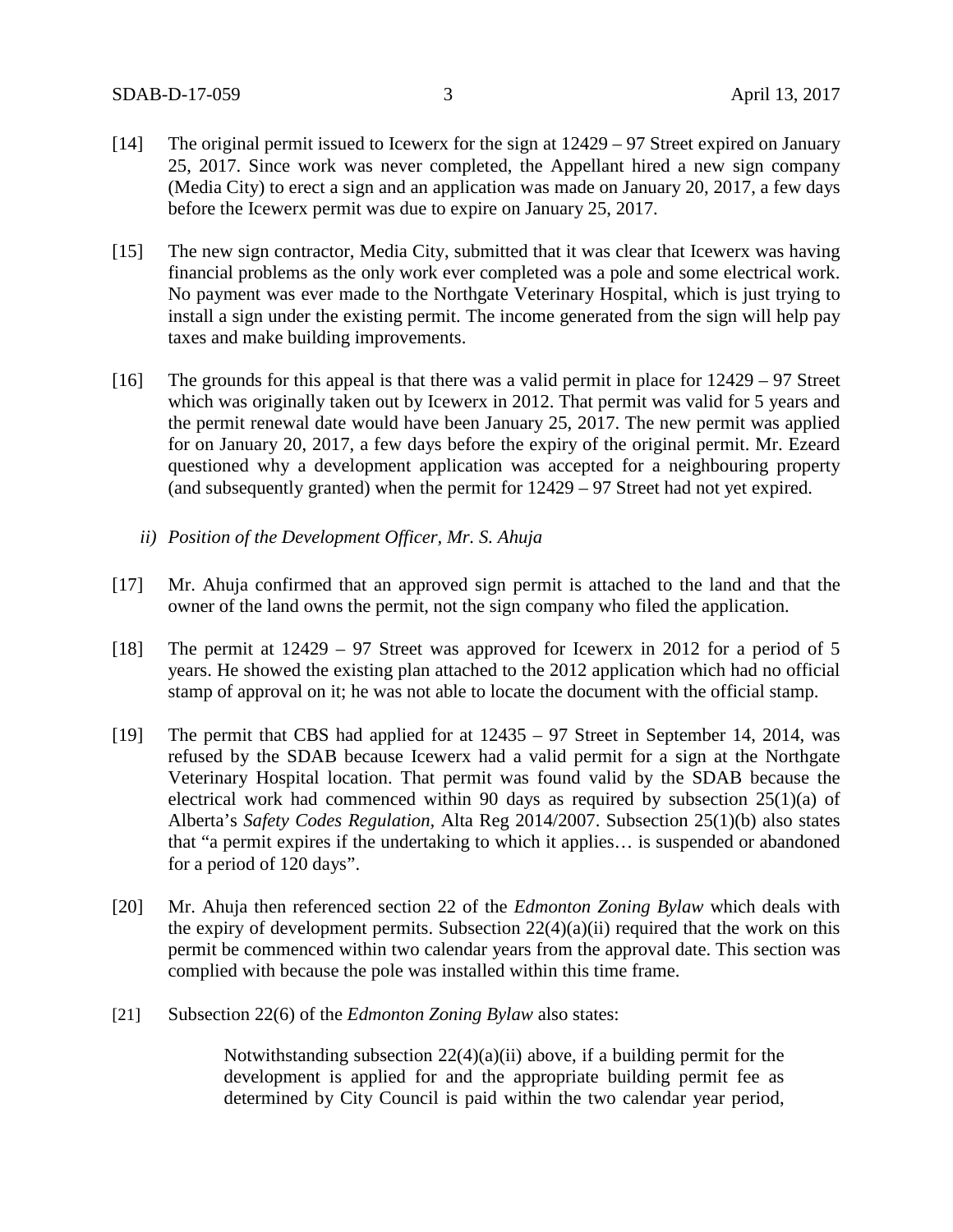the Development Permit issued shall not expire unless and until the building permit so issued is cancelled or allowed to expire by virtue of work not having commenced within the statutory minimum period.

- [22] Mr. Ahuja requested direction from the City solicitor regarding the aforementioned provisions from the bylaw and the provincial legislation, and how he should apply them to the Northgate Veterinary Hospital permit.
- [23] At first blush, it would appear that the permit was valid until the expiry date of January 25, 2017. However, the permit issued in 2012 states that the sign "shall be installed 6 metres from the property line". Since the pole was not installed in accordance with the approved permit, the permit has been made invalid. Although there is a discrepancy between the drawings and the permit, the Development Officer relied on the information written in the permit as per Section 13.1(5) of the *Edmonton Zoning Bylaw* which states that "In the event of a discrepancy between any written description and the drawings, the written description shall prevail."
- [24] The Development Officer did not make the property owner aware that the location of the pole was not in accordance with what was approved as he only became aware of this when the renewal application was made. Icewerx's permit application for the new location at 12435 – 97 Street was not approved until March, which was well after the expiry of Icewerx's original permit at the 12429 – 97 Street location.
- [25] When the new application arrived in December 2016, Mr. Ahuja used a software program to check where the pole on the original application was installed, but he could not confirm the exact measurement. His decision to approve the new permit application was not made until after the survey showed the pole at the Northgate Veterinary Hospital location was not installed six metres from the property line as required by the permit.
- [26] With respect to the Appellant's question about Sustainable Development's procedures when processing applications, Mr. Ahuja stated that the Development Authority cannot refuse to accept a permit application. In this case, no decision was made on the new application until well after the expiry date of the old permit.
- [27] Although the Northgate Veterinary Hospital permit was a matter of discussion before the SDAB in 2015, no plans were provided at that time to show the actual installation location of the pole at the Northgate Veterinary Hospital location. The only documents provided were to confirm that electrical work had commenced within 90 days.
- [28] Mr. Ahuja could not confirm when the pole was installed.
	- *iii) Position of the Respondent, IceWerx*
- [29] The Respondent was represented by legal counsel, Mr. R. Colistro.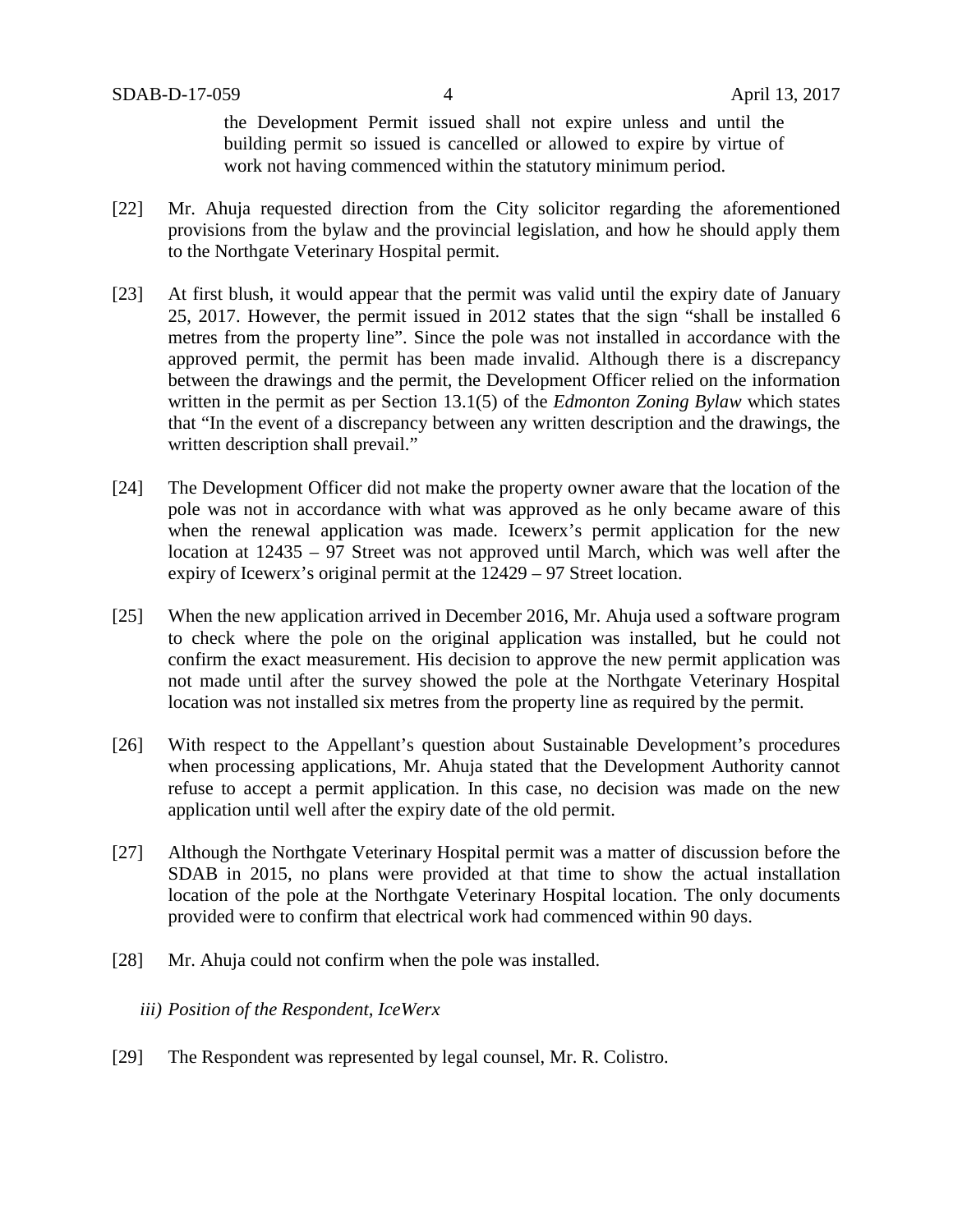- [30] The matter before this Board is an appeal of an approved permit for a digital sign without variances, issued on February 23, 2017. Notices were sent out to property owners within a 60 metre radius because the proposed development is a discretionary use.
- [31] Lease agreements and prior history are irrelevant as the Board cannot delve into private disputes. The Board only deals with planning matters as set out in the *Edmonton Zoning Bylaw* and the *Municipal Government Act.*
- [32] The subject sign was approved because it was determined that no other valid sign permits existed within the required separation distance. This approach, as adopted by the Development Authority, was correct. The sign permit for the Northgate Veterinary Hospital expired by virtue of the fact that the pole was in the wrong place.
- [33] Mr. Colistro showed a print-out of a map which he obtained from the edmonton.ca website (marked "Exhibit B"). This website shows the status of development permits within the City of Edmonton, and Exhibit B focused specifically on the Northgate Veterinary Hospital site, showing that the application was created on January 20, 2017, and was refused.
- [34] He searched the *Edmonton Zoning Bylaw* and found no provisions to the effect that a renewal application gets priority over other development applications. The filing date of the Development Permit application is therefore irrelevant.
- [35] Digital signs are considered to be a discretionary use in the CSC Shopping Centre Zone, which allows the Development Officer to evaluate various planning factors prior to deciding whether or not to issue a permit. There is no special process for permit renewals – a new application must be made once the five year time limit imposed on a permit has expired. An application is not automatically approved by virtue of being a renewal application.
- [36] Mr. Colistro reviewed a series of Google maps and street view photographs (marked "Exhibit C") to show that the proposed development is reasonably compatible with the surrounding area and should be allowed as a Discretionary Use. No variances have been granted, and the proposed development complies with all requirements of the *Edmonton Zoning Bylaw*, including separation distance. Exhibit C illustrates the following:
	- a) The proposed development is located in a commercial area and the subject property is on the north end of the site bounded by 97 Street to the west and Yellowhead Trail to the north.
	- b) Signs are commonly associated with commercial areas and the photos show other signs present along the service road which runs along 97 Street.
	- c) The subject sign is highly unlikely to pose a distraction to users of the cemetery located to the west across 97 Street.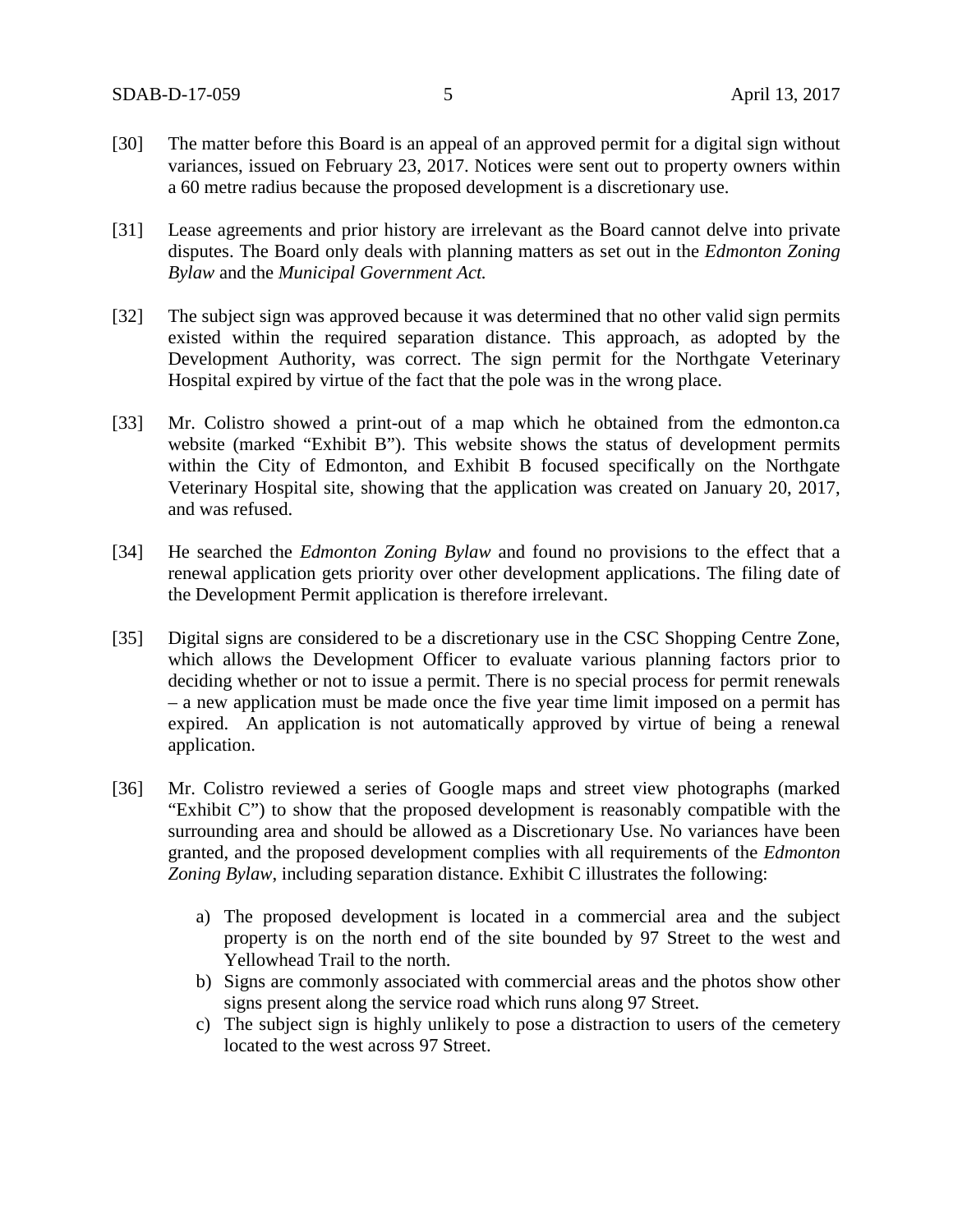- d) One of the photos shows the existing pole at the Northgate Veterinary Hospital in close proximity to the sidewalk, which does not meet the six metre setback requirement.
- e) There is a residential area to the east, but the sign has been designed to project light away from the residential area.
- [37] Signs are reasonably compatible to other developments in this area because the Appellant proposes to do the exact same thing on their site. No concerns have been brought forward by the City of Edmonton's Transportation, Engineering and Planning Department.
- [38] The information from the sign manufacturer is that the sign adjusts automatically for ambient light.
- [39] The conditions imposed by the Development Authority are all acceptable and the Respondent understands that the permit is valid for five years, at which time a new application would have to be made.
	- *vi) Rebuttal of the Appellant*
- [40] The only reason that the Development Officer found out that the pole was in the wrong place was because the Appellant did the right thing and had a proper survey of the property completed. The survey is more accurate than the Respondent's overhead shots obtained from Google Maps, which show a three to five metre variance from the actual situation.
- [41] When Icewerx applied for the subject development, the City started working on the approval prior to the expiry of the Northgate Veterinary Hospital permit.
- [42] While the Respondent's lawyer submits that nothing in the *Edmonton Zoning Bylaw* states that a renewal application automatically gets approved, it is common sense that if one possesses a valid permit, a neighbouring property owner cannot simply apply for a development that would invalidate one's permit.
- [43] In summary, the Appellant was trying to do the right thing by submitting a new application showing the pole located in the correct place on the Northgate Veterinary Hospital lot.

#### **Decision**

[44] The appeal is DENIED and the decision of the Development Authority is CONFIRMED. The development is GRANTED as approved by the Development Authority, subject to CONDITIONS as set out in Permit Number 235577340-001, issued by the Development Authority on February 23, 2017.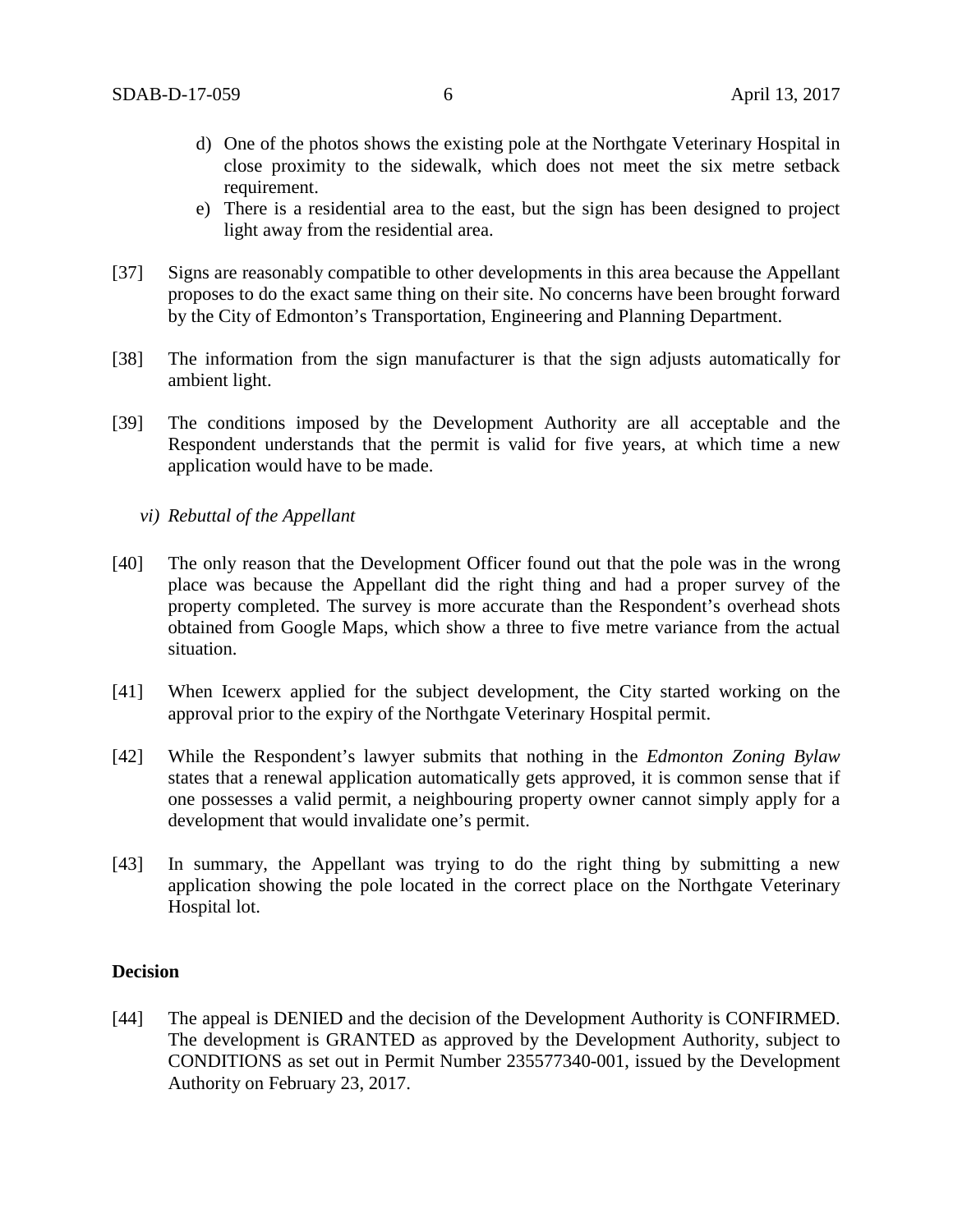#### **Reasons for Decision**

- [45] The proposed development is for a Freestanding Minor Digital Off-premises Sign located at 12435 – 97 Street, which is in the CSC Shopping Centre Zone. A Freestanding Minor Digital Off-premises Sign is a Discretionary Use within this zone.
- [46] The proposed Sign Area is 10 x 20 feet, or approximately 18.6 square metres. Under subsection 59E.3(2)(g) of the *Edmonton Zoning Bylaw*, where a proposed Sign Area is less than 20 square metres, the minimum separation distance to other Off-premises Signs is 100 metres.
- [47] During the course of the hearing, the Board heard various submissions from all parties in attendance regarding the validity of an Off-premises Sign permit located at 12429 – 97 Street. Based on these submissions and various information presented to this Board, the Board grants the development permit for Icewerx located at 12435 – 97 Street for the reasons that follow.
	- *i) Each hearing of the Board is considered on its own merits, and the Board is not bound by its prior decisions.*
- [48] The Appellant Northgate Veterinary Hospital, represented by Media City, submitted that it held a valid Off-premises Sign permit located at 12429 – 97 Street, which is less than 100 metres from the proposed Sign. In support of its position that it holds a valid permit, the Appellant submitted various documents, including a 2015 Subdivision and Development Appeal Board ("SDAB") decision where a panel of this Board held that the Veterinary Hospital did indeed hold a valid permit. At the time, the Board relied on information produced at the hearing which demonstrated that there had been some electrical work done on the sign within 90 days of the permit's approval, thereby validating the permit.
- [49] The Board notes that hearings of the Subdivision and Development Appeal Board are *de novo,* that is, each appeal is considered on its own merits, and this Board is not bound by its prior decisions. Furthermore, the Board is in receipt of new information which was not previously available to the panel that rendered the 2015 decision. Specifically, in 2015, no information was presented to the Board as to the location of the Sign pole located at 12429 – 97 Street. The Board is now in receipt of information that the Sign pole was installed within the required setback in contravention of the permit. The Board considers this new information as a relevant factor in determining whether the Northgate Veterinary Hospital holds a valid permit.
	- *ii) The Development Authority cancelled the Freestanding Off-premises Sign permit located at 12429 – 97 Street pursuant to its authority under section 17.2(1)(a).*
- [50] The Development Authority submitted that the Northgate Veterinary Hospital permit was invalidated due to the incorrect installation of a Sign pole. The Development Officer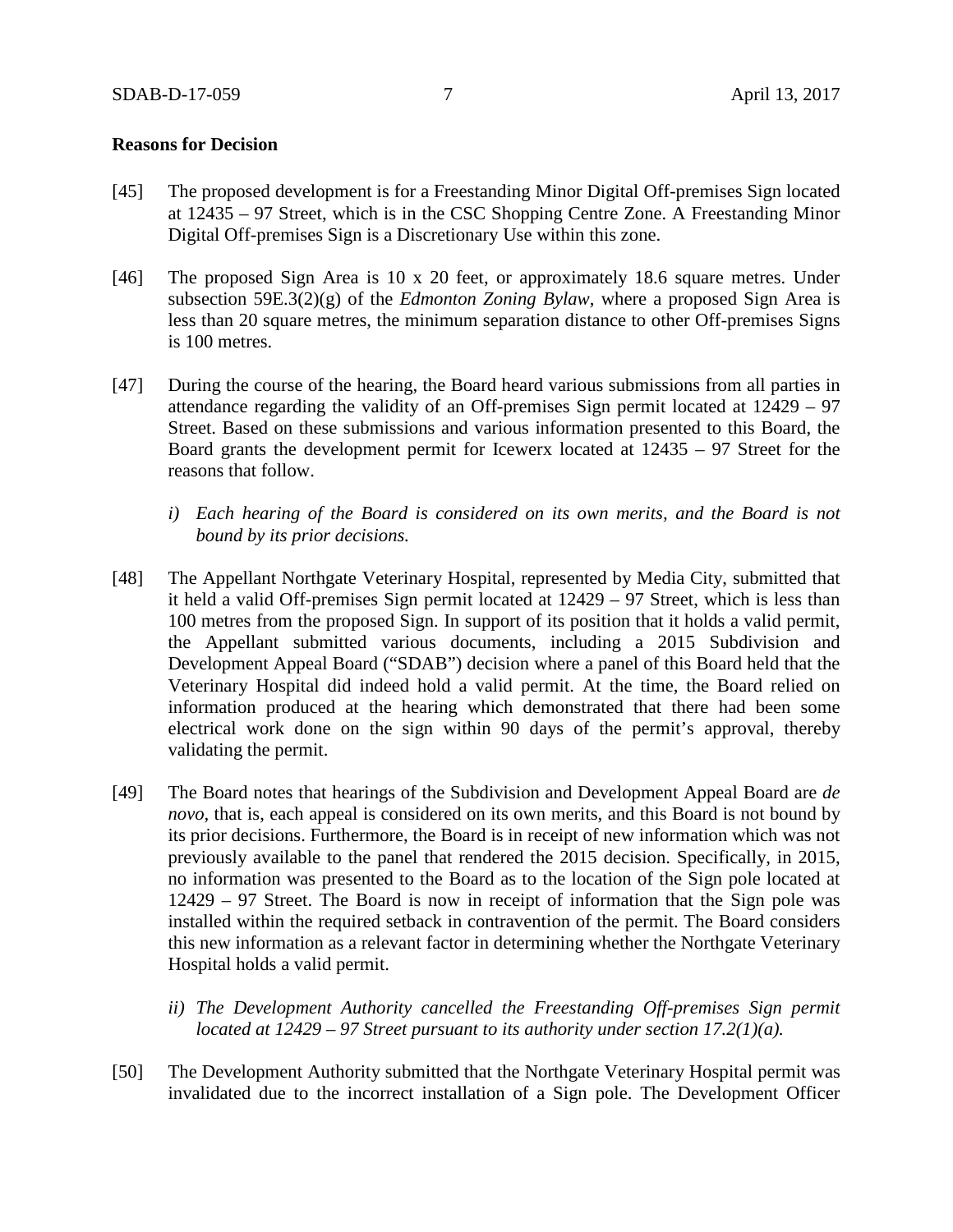acknowledged that the plans accompanying the 2012 Veterinary Hospital Sign permit shows the Sign to be installed within the required setback. However, one of the written conditions of the permit was that "No part of any Freestanding Off-premises Sign shall be located within any Setback. (Required Setback 6m)".

- [51] The Development Officer referenced section 13.1(5) of the *Edmonton Zoning Bylaw*, which states that "In the event of a discrepancy between any written description and the drawings, the written description shall prevail." In this case, the written description requires a 6 metre setback. As such, the Northgate Veterinary Hospital Sign permit was invalidated by virtue of the Sign pole being installed within the 6 metre setback.
- [52] The Board is not convinced by the submissions of the Development Authority on this point. Read in its entirety, section 13 of the *Edmonton Zoning Bylaw* deals with development permit applications, and provides guidance to the Development Officer in the event that a development application (and accompanying drawings or documentation) contains errors, requires further clarity and/or corrections. Section 13 does not address situations where there are discrepancies between what was illustrated in the drawings, what was approved in the permit, and what was ultimately constructed.
- [53] Rather, the relevant provision of the *Edmonton Zoning Bylaw* that applies in this case is section 17, which deals specifically with the validity and cancellation of development Permits. Specifically, subsection 17.2(1)(a) states that "The Development Officer may cancel a Development Permit following its approval if… any person undertakes development, or causes or allows any development to take place on a Site contrary to the Development Permit." On this basis, the Board finds that the Development Authority exercised its authority under subsection 17.2(1) and cancelled the Northgate Veterinary Hospital Sign permit because the Sign pole was installed contrary to the permit, which prohibited the Sign from being installed within the required six metre setback.
	- *iii) The proposed development is compatible with the surrounding area.*
- [54] Having found that there are no valid sign permits within 100 metre separation distance of the proposed development, the Board must now consider whether the development should be granted as a discretionary use in the CSC Zone. The Board notes that no variances to the regulations of the *Edmonton Zoning Bylaw* are required. The determination of whether to grant this development as a discretionary use therefore requires that the Board consider its compatibility with the surrounding area.
- [55] The development is located in a commercial area on 97 Street. Photographic evidence shows that there are other signs installed along a service road running along 97 Street. The Board also accepts that potential impacts of the proposed Sign upon the residential area to the east have been mitigated, as the Sign face is designed to project light away from this area. The sign can also self-adjust for ambient light.
- [56] The Board notes that no opposition was submitted by the City of Edmonton's Transportation, Engineering and Planning Department, and with the exception of the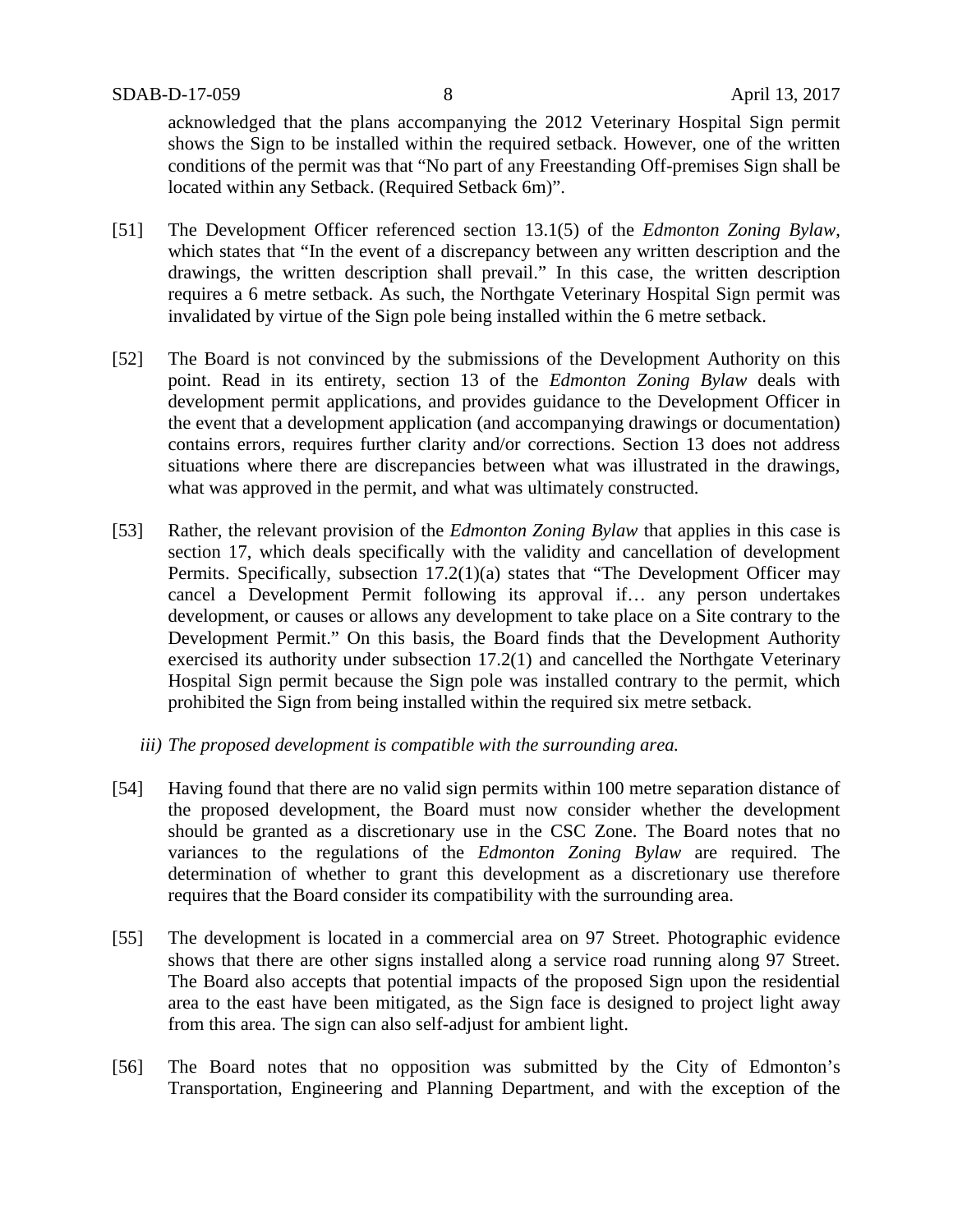SDAB-D-17-059 9 April 13, 2017

Appellant, no opposition was submitted by property owners within the 60 metre notification area.

[57] For the above reasons, the Board finds that the proposed development is compatible with the surrounding area. The appeal is denied and the development is granted.

R.  $5\frac{\sqrt{2}}{2}$ 

Brian Gibson, Presiding Officer Subdivision and Development Appeal Board

**Board Members in Attendance:** Mr. R. Hachigian; Ms. S. LaPerle; Mr. J. Wall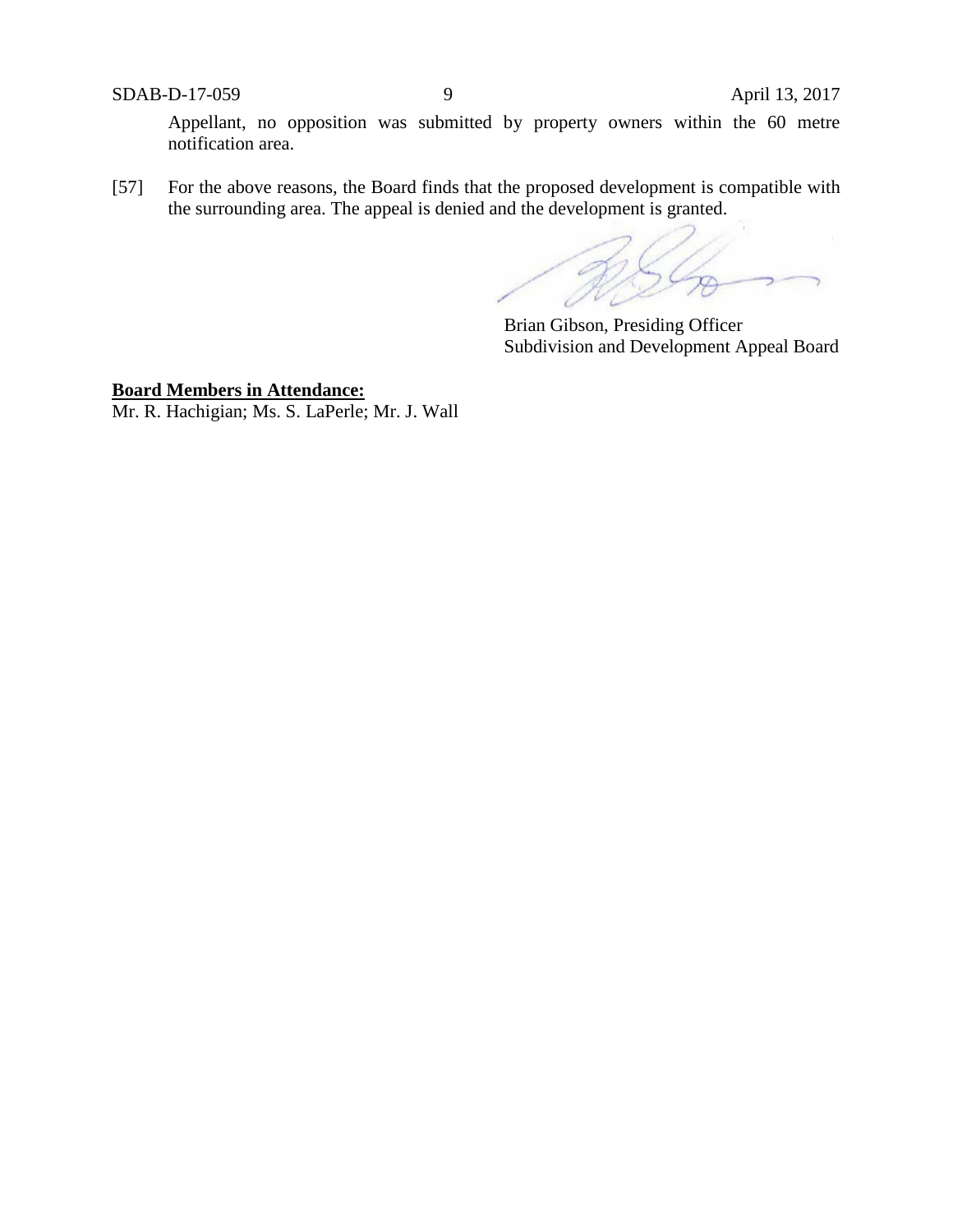### **Important Information for the Applicant/Appellant**

- 1. This is not a Building Permit. A Building Permit must be obtained separately from the Sustainable Development Department, located on the 2nd Floor, Edmonton Tower, 10111 – 104 Avenue NW, Edmonton, AB T5J 0J4.
- 2. Obtaining a Development Permit does not relieve you from complying with:
	- a) the requirements of the *Edmonton Zoning Bylaw*, insofar as those requirements have not been relaxed or varied by a decision of the Subdivision and Development Appeal Board,
	- b) the requirements of the *Alberta Safety Codes Act*,
	- c) the *Alberta Regulation 204/207 – Safety Codes Act – Permit Regulation*,
	- d) the requirements of any other appropriate federal, provincial or municipal legislation,
	- e) the conditions of any caveat, covenant, easement or other instrument affecting a building or land.
- 3. When an application for a Development Permit has been approved by the Subdivision and Development Appeal Board, it shall not be valid unless and until any conditions of approval, save those of a continuing nature, have been fulfilled.
- 4. A Development Permit will expire in accordance to the provisions of Section 22 of the *Edmonton Zoning Bylaw, Bylaw 12800*, as amended.
- 5. This decision may be appealed to the Alberta Court of Appeal on a question of law or jurisdiction under Section 688 of the *Municipal Government Act*, RSA 2000, c M-26. If the Subdivision and Development Appeal Board is served with notice of an application for leave to appeal its decision, such notice shall operate to suspend the Development Permit.
- 6. When a decision on a Development Permit application has been rendered by the Subdivision and Development Appeal Board, the enforcement of that decision is carried out by the Sustainable Development Department, located on the 2nd Floor, Edmonton Tower, 10111 – 104 Avenue NW, Edmonton, AB T5J 0J4.

*NOTE: The City of Edmonton does not conduct independent environmental checks of land within the City. If you are concerned about the stability of this property for any purpose, you should conduct your own tests and reviews. The City of Edmonton, when issuing a development permit, makes no representations and offers no warranties as to the suitability of the property for any purpose or as to the presence or absence of any environmental contaminants on the property.*